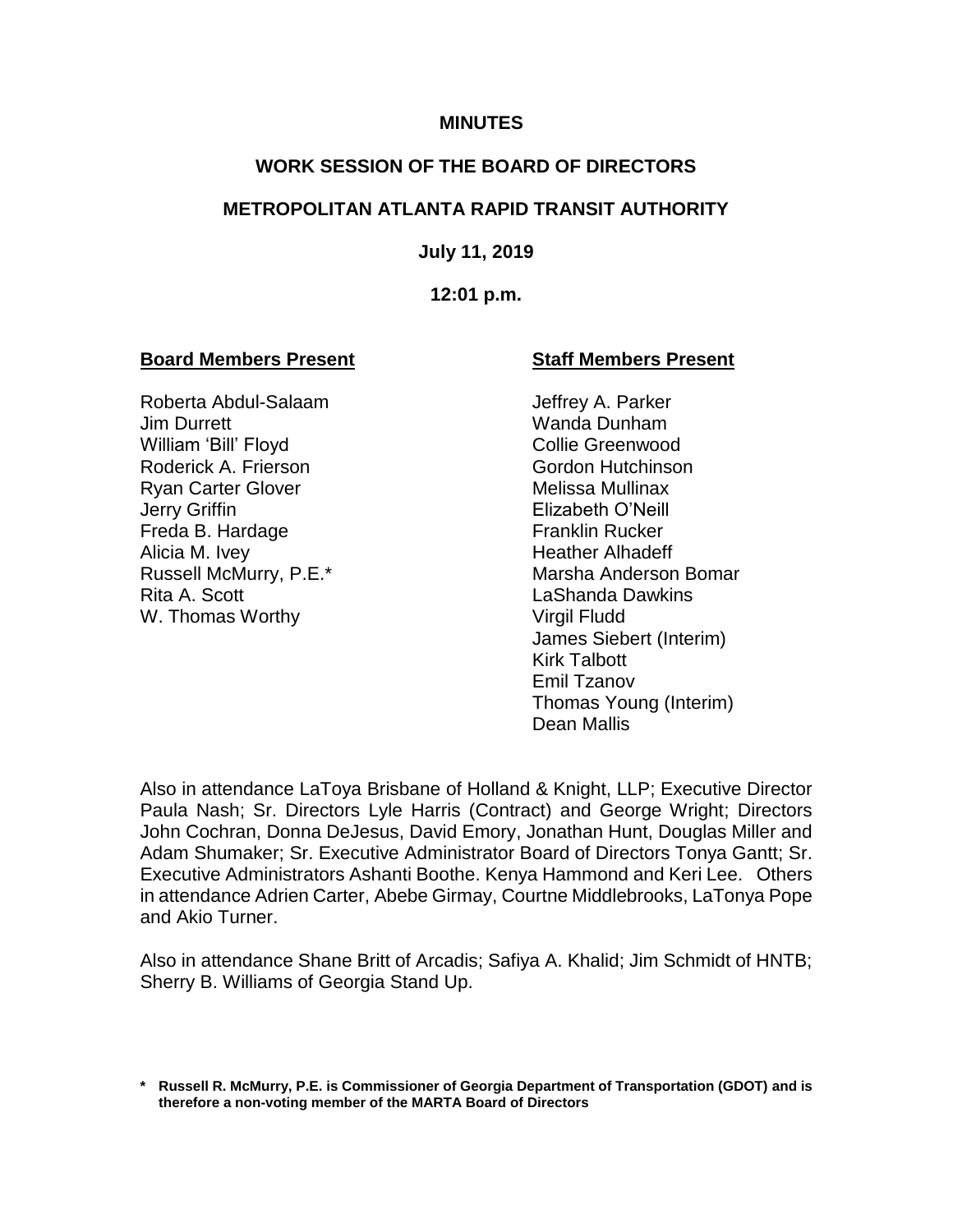\* \* \*

On motion by Mr. Griffin seconded by Ms. Ivey the Board unanimously agreed by a vote of 10 to 0, with 11\* members present to go into Executive Session at 12:02 p.m. to discuss a legal matter.

On motion by Mr. Durrett seconded by Mr. Griffin the Board unanimously agreed by a vote of 10 to 0, with 11\* members present to adjourn the Executive Session at 12:27 p.m.

\* \* \*

# **Chair's Report**

*Upcoming Meetings*

Friday, July 26, 2019

- Audit Committee – 10:00am

Wednesday, July 31, 2019

- Planning & External Relations Committee 9:30am
- Operations & Safety Committee (immediately following Planning)
- Business Management Committee (immediately following Operations)

Thursday, August 15, 2019

- Work Session 12:00noon
- Board 1:30pm

# **Approval of the June 13, 2019 Work Session Minutes**

On motion by Mr. Durrett seconded by Mr. Griffin, the minutes were unanimously approved by a vote of 10 to 0, with 11\* members present.

**\* \* \***

Chair Hardage reported that the MARTA jurisdictions, the MARTA Board's Executive Committee and the ATL Executive Committee came together on Monday, July 8<sup>th</sup> to discuss how the ATL affects MARTA. General Manager/CEO Parker spoke. Mr. Tomlinson and Ms. Alhadeff gave presentations. It was well received and there was robust conversation. The slide presentation was sent to MARTA Board members.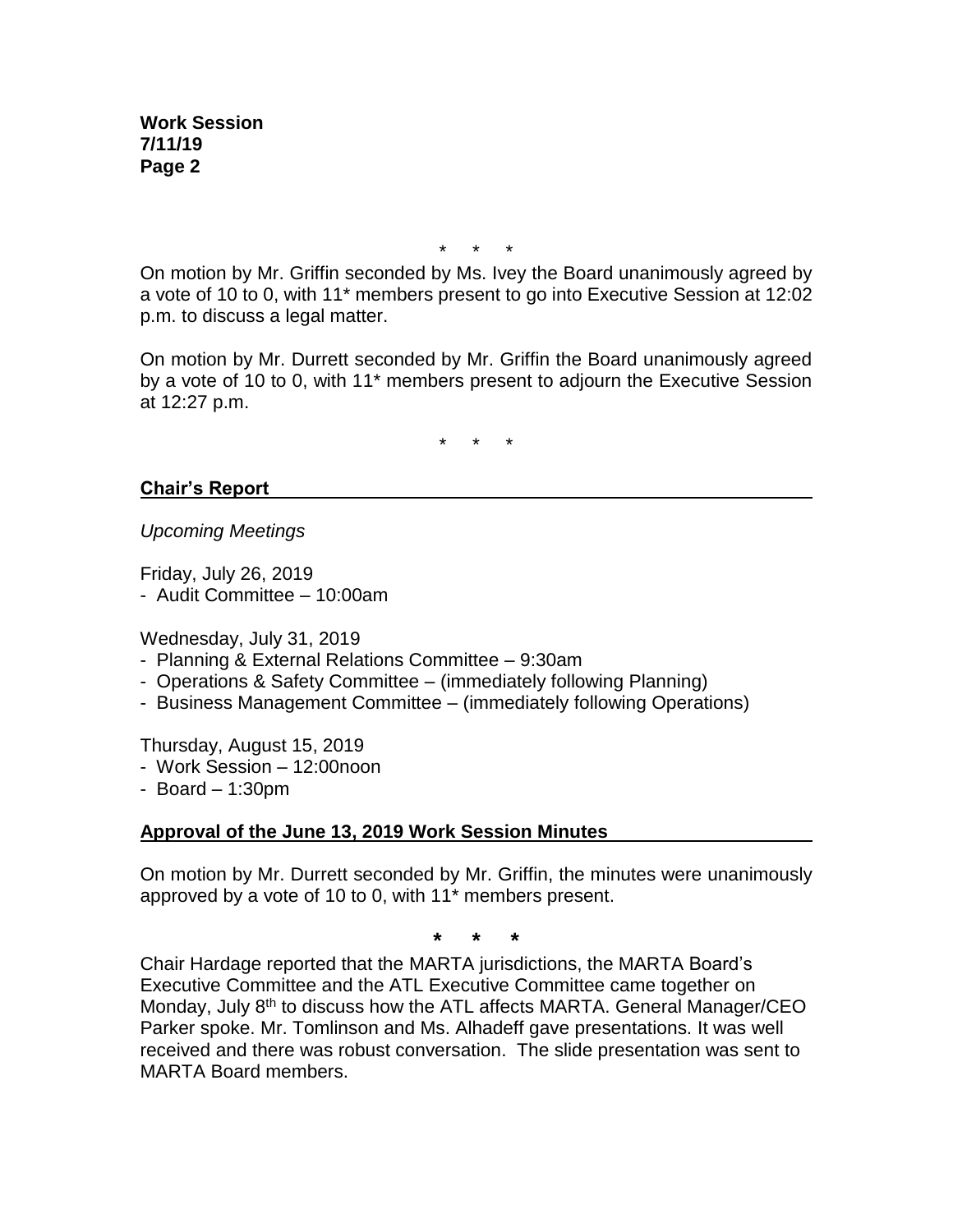Mr. Griffin commended Chair Hardage and thanked her for bringing everyone together. He stated how important it is for everyone to hear the same message at the same time.

Mr. Floyd stated it was great to see everyone in the room at the same time. It was an appropriate and important conversation and will lead to more collaboration.

Ms. Scott said on Tuesday, DeKalb County Commissioners passed a resolution. She asked how would the resolution that passed affect the previous presentation.

Mr. Parker said one thing we wanted to make clear for both DeKalb and Fulton County is Fulton has completed the transit study and identified the projects that are fiscally constrained. DeKalb County has approved the overall plan (as you mentioned on this past Tuesday) which has four options – a) don't do anything, b) a historic MARTA endorsed corridors in those modes, c) half-penny option and d) full-penny option. For Dekalb County to take to a referendum, those projects will have to be approved and part of the ATL's Transportation Plan.

Mr. Floyd asked if Ms. Scott has she seen the resolution

Ms. Scott said yes, she has a copy. The resolution was proposed by several community groups as a collaborative. There was a special called meeting on Monday, where it was decided to place the resolution on the agenda for Tuesday. She read the resolution in part ... 'whereas South DeKalb County residents have paid a 1% tax to fund MARTA operations and capital improvements since 1972; and whereas there has been no rail extension in South DeKalb County …' Ms. Scott noted that the resolution does not cover just S. DeKalb, but all of DeKalb. The resolution was voted on at the Commissioners meeting and it passed.

Mr. Parker pointed out the county through their transit plan will set priorities. Ultimately the county will act and approve the plan. It will also have to be on the ATL's Plan which would allow it to go to a referendum.

Mr. Floyd said from his understanding, this resolution may impact the way the Board looks at the transit plan.

Mr. Parker agreed, noting it would shape the priorities of the county and ultimately put forth the project list that gets advanced to the ATL.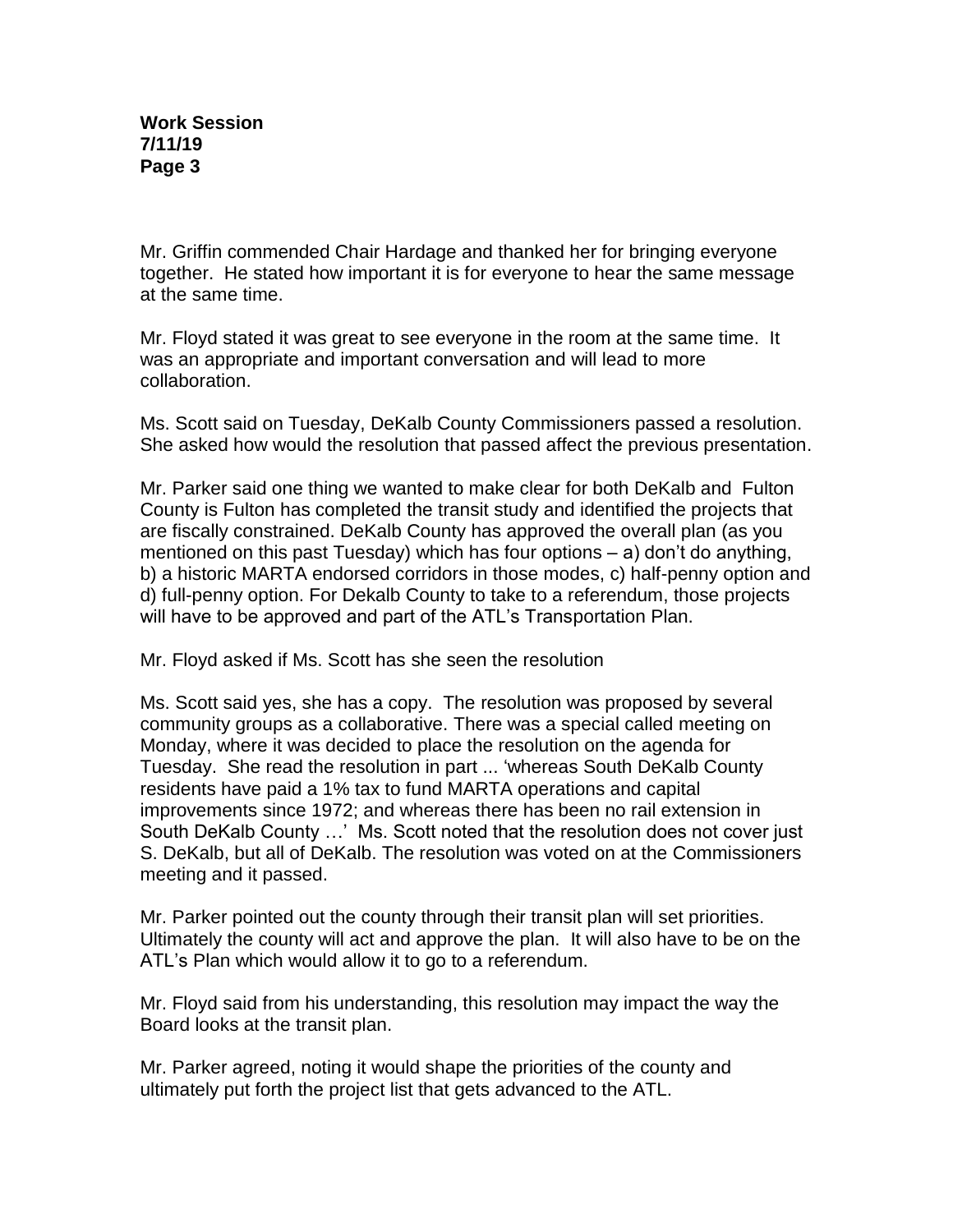# **General Manager/CEO Report**

# **July 4th Peachtree Road Race**

Mr. Parker reported that a few things were done differently during this year's race:

- In recognition of the  $50<sup>th</sup>$  anniversary of the race, service was started an hour earlier at 4:00am.
- For folks returning from the race, MARTA augmented rail service with bus service that took people directly back to Lindbergh Station - 40 buses were at Piedmont & 12<sup>th</sup>. Buses were directly from Piedmont to Lindbergh Station. The buses were heavily used with very positive feedback from customers.
- Seventy transit Ambassadors were deployed.
- 25 MARTA employees ran in the race

This year's race represented the busiest ridership MARTA has ever had.

# **New Car Procurement Status / Overhaul on Existing Fleet**

Mr. Miller presented a briefing.

- Award was made in March 2019
- We anticipate Board approval and Notice to Proceed by the fall.
- Media event to announce and will include a ceremonial signing
- There will be a couple years of design and build
- Design review and mock-up by Board members, operators and the public
- Hard mock-up will be a 3-dimensional cab model to give a better sense of space and changes that need to be made
- Pilot cars 4 cars that will be tested for six months
- Production

Th challenge is keeping the existing cars in service. There are some cars in the fleet that are 40 years old. If we do nothing, our service level will steadily decline. The Mean Distance Between Failure (MDBF) on current cars is approximately 5,400 miles. Contractual requirement on the new cars is 21,000. How will we maintain service in the interim?

- Life Extension was awarded to Kinkisharyo. They will overhaul all 118 of the CQ311 cars. They are replacing doors, system overhauls on the major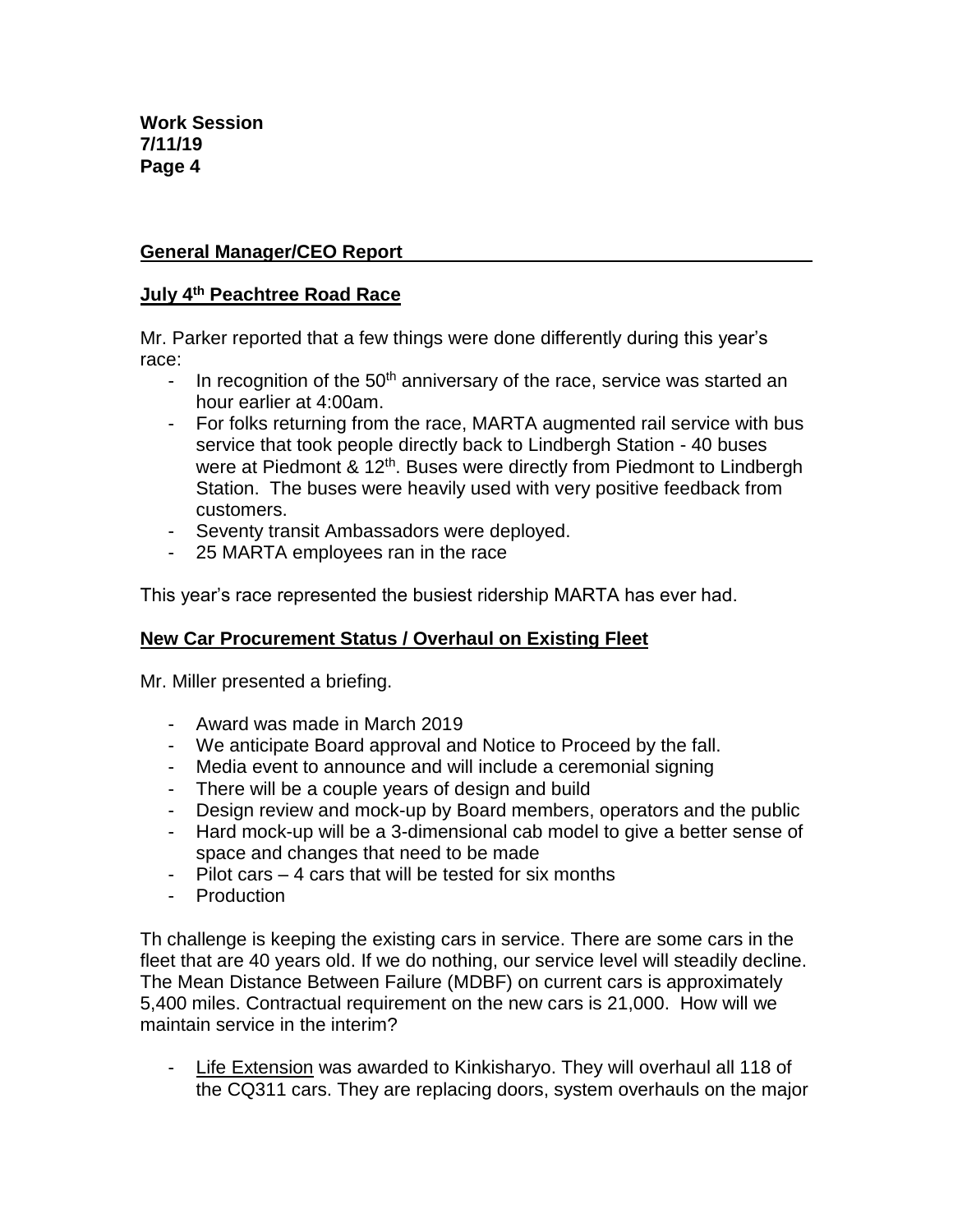**Work Session 7/11/19 Page 5**

- subsystem, converting lighting from fluorescent to LED, upgrading auxiliary power supply, overhauling the high backs and destination sign upgrades. The first rehab car is due back next month (August)
- Testing trucks (CQ310 & CQ311s) to operate another seven years
- Car body and structural inspection to look for long-term wear
- There are CQ312 critical systems upgrades that need to be done
- In house multi-unit program for modification and improvements and safety issues
- LCare Program overhauls internally on CQ312 (75% complete)
- In house Bridge Program (25% complete)
- Periodic Inspection Program
- Internal Quality Control Program

Mr. Durrett asked if labor is coming here to Atlanta.

Mr. Miller said the CQ311 cars are being done by Kinkisharyo in New Jersey. The CQ312s are being done by the LCare program here in Atlanta. Any mods are done here in Atlanta either by staff or contractors.

Mr. Floyd asked what the costs of the contracts are.

Mr. Miller said the CQ311 is \$91M. The CQ310 are \$46M.

Mr. Floyd asked if this is local funds.

Mr. Miller responded yes.

Mr. Frierson commented on watching a program where the configuration of seating was changed.

Mr. Miller said patrons congregate in front of the doors. To keep patrons away from the doors, the hanging holders were removed.

Mr. Parker thanked Mr. Miller and his team in getting the Authority ready for the July 4<sup>th</sup> event.

Mr. Floyd asked for a quick update on rail replacement program.

Mr. Parker reported the Authority is on the  $4<sup>th</sup>$  generation of track replacement. MARTA will replace rail in areas that are difficult to get to.